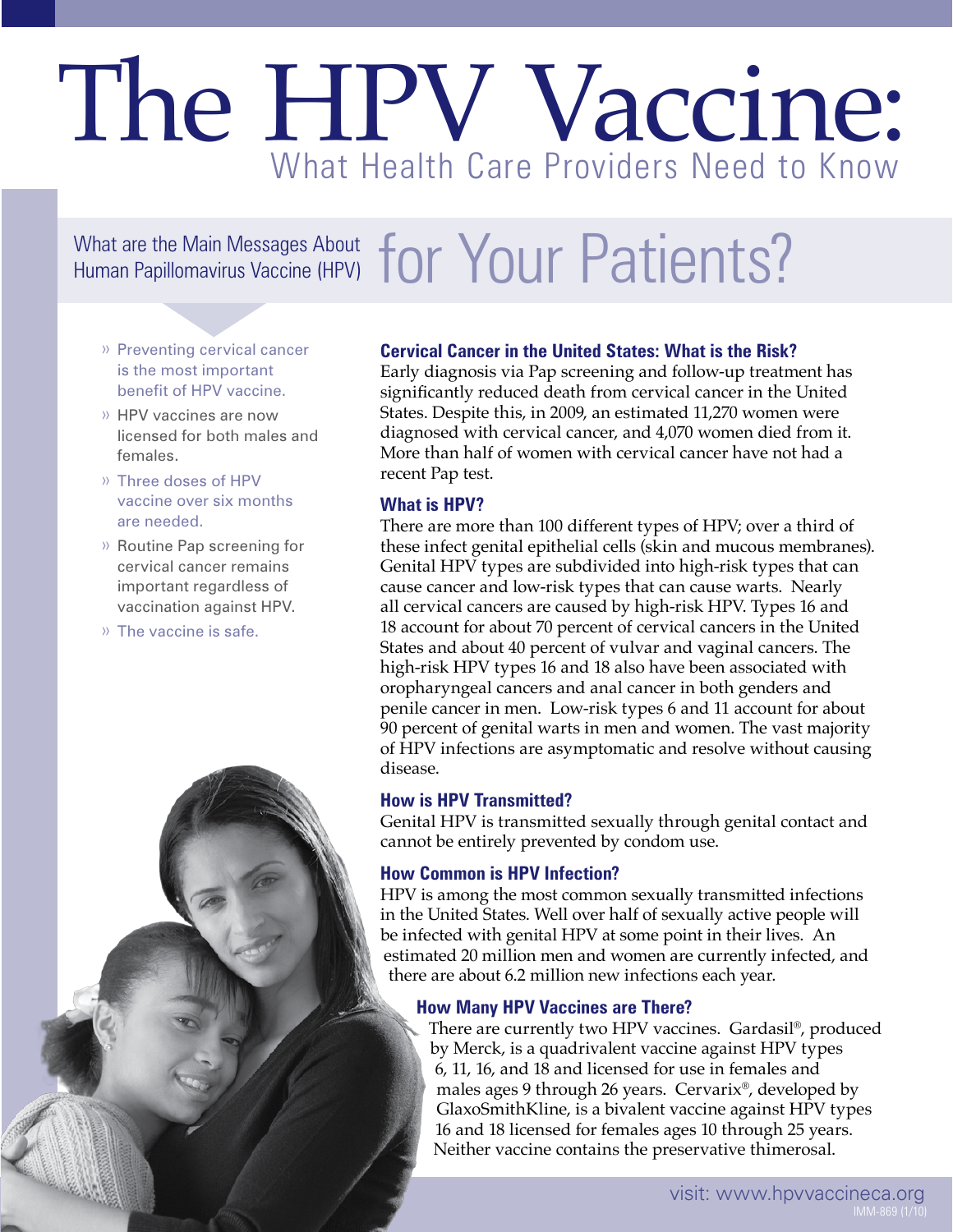#### **How is HPV Vaccine Administered?**

The HPV vaccines are given intramuscularly as a 0.5 mL dose in a three-dose series. The second dose is given one to two months after the first dose. The third dose is given six months after the first dose.

#### **What if a Patient Cannot Complete the Series on Schedule?**

If the vaccine series is interrupted, administer the next dose when possible. It is not necessary to restart the series, even if a significant amount of time has passed. Whenever possible, the same HPV vaccine product should be used for all doses in the series.

#### **How Safe is HPV Vaccine?**

The Centers for Disease Control and Prevention (CDC) and Food and Drug Administration (FDA) have reviewed clinical trials and postlicensure data and consider HPV vaccines safe and effective. Both HPV vaccines have been associated with local injection-site reactions, especially pain. Syncope is more common among adolescents and young adults. To prevent syncopal injury, consider observing patients for 15 minutes after vaccination. Studies continue to monitor HPV vaccine safety. Adverse events after vaccination should be reported to the Vaccine Adverse Event Reporting System (VAERS), maintained by the FDA and CDC. To receive a VAERS reporting form, call (800) 822-7967 or report online at www.vaers.hhs.gov.

#### **How Effective is HPV Vaccine?**

In clinical studies, HPV vaccines have been over 90 percent effective in preventing infection and precancerous lesions in women caused by high-risk HPV types 16 and 18. The vaccine will not prevent disease in women who already have been infected by the specific HPV types included in the vaccine. The vaccine has no value in eliminating pre-existing HPV infection or in treating HPV disease.

#### **Can it Prevent Genital Warts?**

The quadrivalent HPV vaccine Gardasil® also offers protection against genital warts for both males and females. Efficacy is close to 90% in males and close to 100% in females in protecting against genital warts caused by HPV types 6 and 11.

#### **How Long Does Immunity Last?**

The duration of immunity is not known; current studies have demonstrated protection up to six years. It is not yet known if booster doses will be needed in the future.

#### **Who Should Get HPV Vaccine?**

The federal Advisory Committee on Immunization Practices (ACIP) recommends three doses of HPV vaccine:

- » Routinely for females 11 or 12 years, though physicians may vaccinate girls starting at age 9.
- » Routinely for females 13 through 26 years, if not yet vaccinated or not yet completed the vaccine series.
- » Males 9 through 26 years may be vaccinated with the quadrivalent HPV vaccine only.

Patients not infected with HPV types included in the HPV vaccine benefit most from vaccination. Although HPV vaccines cannot treat prior HPV infection, sexually active patients are unlikely to have been exposed to all HPV types covered by the vaccines. Therefore, sexually active patients can still benefit from the vaccine for the virus type(s) in the vaccine they have not yet acquired.

#### **Who Should not be Immunized with HPV Vaccine?**

Do not vaccinate individuals with a history of immediate hypersensitivity (e.g., anaphylaxis) to any component of the HPV vaccines. This includes hypersensitivity to yeast (in the quadrivalent vaccine only) and history of anaphylaxis to latex (in the bivalent vaccine pre-filled syringes only; not in single dose vials). Defer immunization during pregnancy or moderate to severe illness until the illness improves.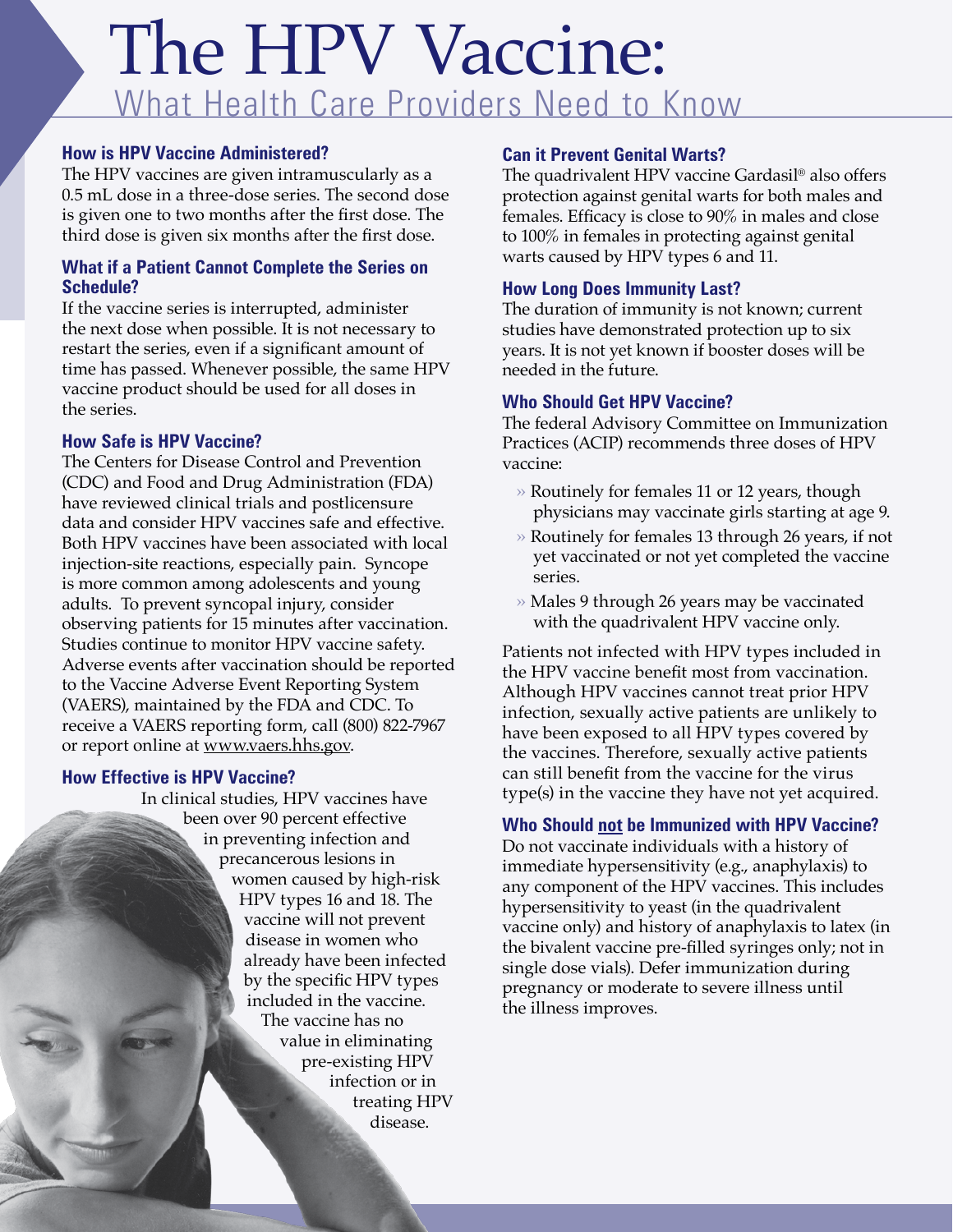#### **Should Pregnant Women Receive HPV Vaccine?**

HPV vaccination is not recommended during pregnancy. The vaccine has not been associated casually with adverse outcomes of pregnancy or adverse events to the developing fetus; however, data are limited. If a woman begins the vaccine series and then becomes pregnant, the series should be suspended until after the pregnancy. No treatment is recommended for women who receive one or more doses of the HPV vaccine while pregnant. Exposures to HPV vaccine during pregnancy should be reported to the manufacturer's pregnancy registry at (800) 986-8999 (Gardasil®) or  $(888)$  452-9622 (Cervarix®) so that the vaccines can continue to be assessed for safety.

#### **Is HPV Vaccine Required for Entry into Grade School or College?**

No. Regardless, providers are encouraged to provide a routine medical visit for children 11 or 12 years old and to urge parents to vaccinate their children according to ACIP recommendations.

#### **Does the HPV Vaccine Replace Pap Screening?**

No. It is important that women continue to receive routine Pap screening. Because the HPV types targeted by the vaccine account for 70 percent of cervical cancer, the cancer risk is significantly decreased, but not eliminated.

#### **Is HPV Testing Needed with HPV Vaccine?**

No. There is no role for serologic or DNA testing for the HPV virus before or after administering the HPV vaccine. Even after infection with one type of HPV, immunization can still protect against other types covered by the vaccine.

#### **Are HPV Vaccines Covered by Health Plans or Other Programs?**

The Vaccines for Children (VFC) program covers both licensed HPV vaccines for eligible girls 9 through 18 years and covers the quadrivalent HPV vaccine only for eligible boys 9 through 18 years.

The VFC program serves children and adolescents up to and including 18 years of age who are either uninsured, Medi-Cal eligible, Native American, or Alaska Native. Eligible children and adolescents can also get VFC vaccines through federally qualified health centers or rural health centers if their private health insurance does not cover the vaccine.

By law, California's managed care plans must cover all ACIP-recommended vaccines for children. Copayments may apply for those visits. Most health plans cover the vaccine for girls, but some may not cover the vaccine for adult women or males. Please check with the specific health plan for more information.

#### **How Can I Participate in the VFC Program?**

VFC has more than 4,000 enrolled provider sites in California. Any medical practice providing vaccinations to low-income children meeting VFC eligibility may choose to become a VFC provider. To learn more about California's VFC program, including how to become a VFC provider, visit [www.EZIZ.org](http://www.eziz.org) or call the VFC program office tollfree at (877) 243-8832.

**Are There Patient Information Materials Available?** Fact sheets on the HPV vaccine produced by CDC can be accessed at [www.HpvVaccineCa.org.](http://www.hpvvaccineca.org) A Vaccine Information Statement is required to be given to patients, parents, or guardians. The most up-to-date version is available at [www.cdc.gov/](http://www.cdc.gov/vaccines/pubs/vis/default.htm)